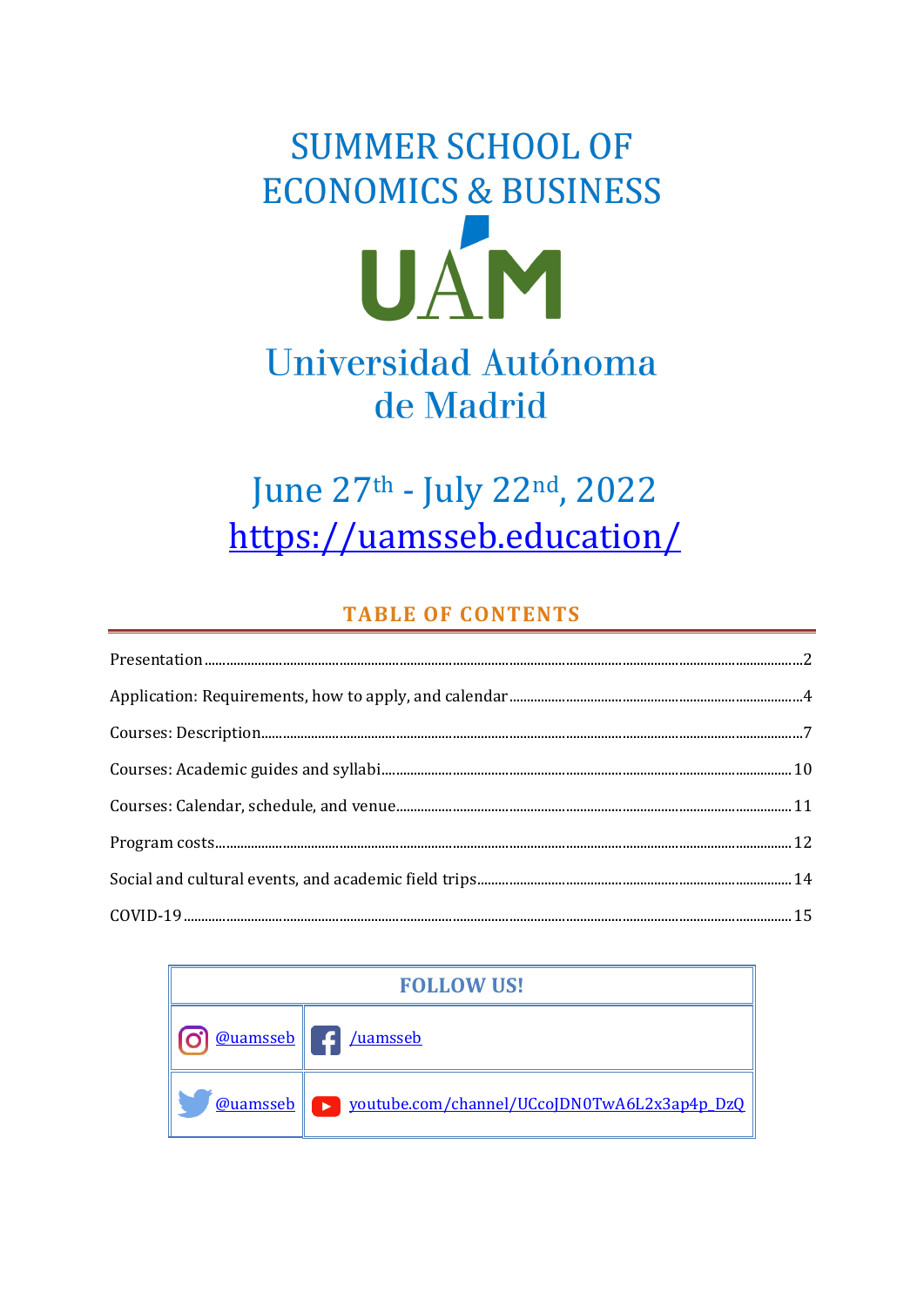

# **PRESENTATION**

# <span id="page-1-0"></span>**SPEND YOUR SUMMER STUDYING AT UAM IN MADRID!**

**June 27th - July 22nd, 2022**

Universidad Autónoma de Madrid (UAM)'s Summer School of Economics and Business (SSEB) is a unique opportunity to broaden your horizons in **one of the most beautiful and liveliest cities of the world,** while studying at a **top university.**

Check the presentation video of UAM's SSEB:



[youtu.be/ZiEmO\\_R-BmM](https://youtu.be/ZiEmO_R-BmM)

We invite you to embark on this life-changing journey to gain a new perspective on your studies, make new friends from all over the World, immerse yourself in a different culture, and discover something new about yourself! Join an exclusive **4-week study program** that offers some of UAM's **high-quality courses,** all taught **in English** by top professors and researchers of UAM's Faculty of Economics and Business Studies.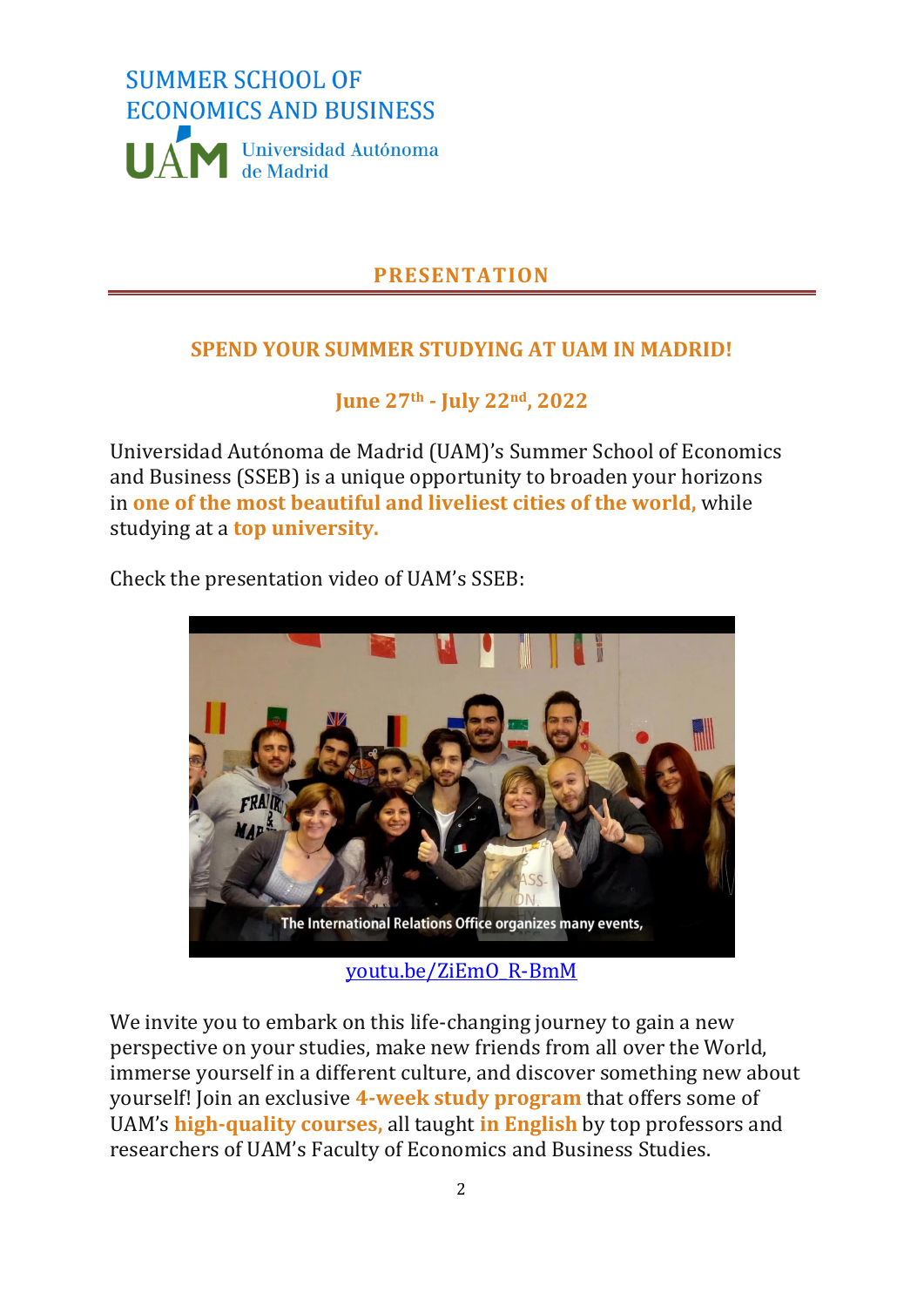# **SUMMER SCHOOL OF ECONOMICS AND BUSINESS** UAM Universidad Autónoma

The SSEB brings together students from all over the World and a few local students in a **truly international environment.** The courses are **complemented by social and cultural events, as well as academic field trips,** which are not offered during the regular Fall and Spring semesters.

The SSEB targets students keen to gain **academic enrichment in cuttingedge Economics and Business disciplines,** such as Climate Change Economics, Financial Management in Multinational Firms, Designing and Implementing Global Marketing Programs, Business Negotiation Processes, etc.

The **SSEB Program** is divided into an **Economics Track** and a **Business Track**, each composed of two courses. You can choose one or both courses. You can also choose one course from each Track and follow a **Mixed Track**.

If you prefer a shorter (two weeks) and multidisciplinary course (Art, Biology, Business, Chemistry, Earth Sciences, Economics, Engineering, Geography, Humanities, Law, Marketing, Physics, Political Science, Psychology, and Sociology), you may want to check the Summer School **[A](https://climate.enveco.es/)  [Multidisciplinary Approach to Climate Change](https://climate.enveco.es/)**.

### **WANT TO DOWNLOAD PROMO MATERIALS?**

[UAM SSEB poster 2022](https://uamsseb.files.wordpress.com/2021/10/uam-summer-school-of-economics-and-business-poster-2022-1.pdf)

[UAM SSEB tri-fold brochure 2022](https://uamsseb.files.wordpress.com/2021/10/uam-summer-school-of-economics-and-business-tri-fold-brochure-2022.pdf)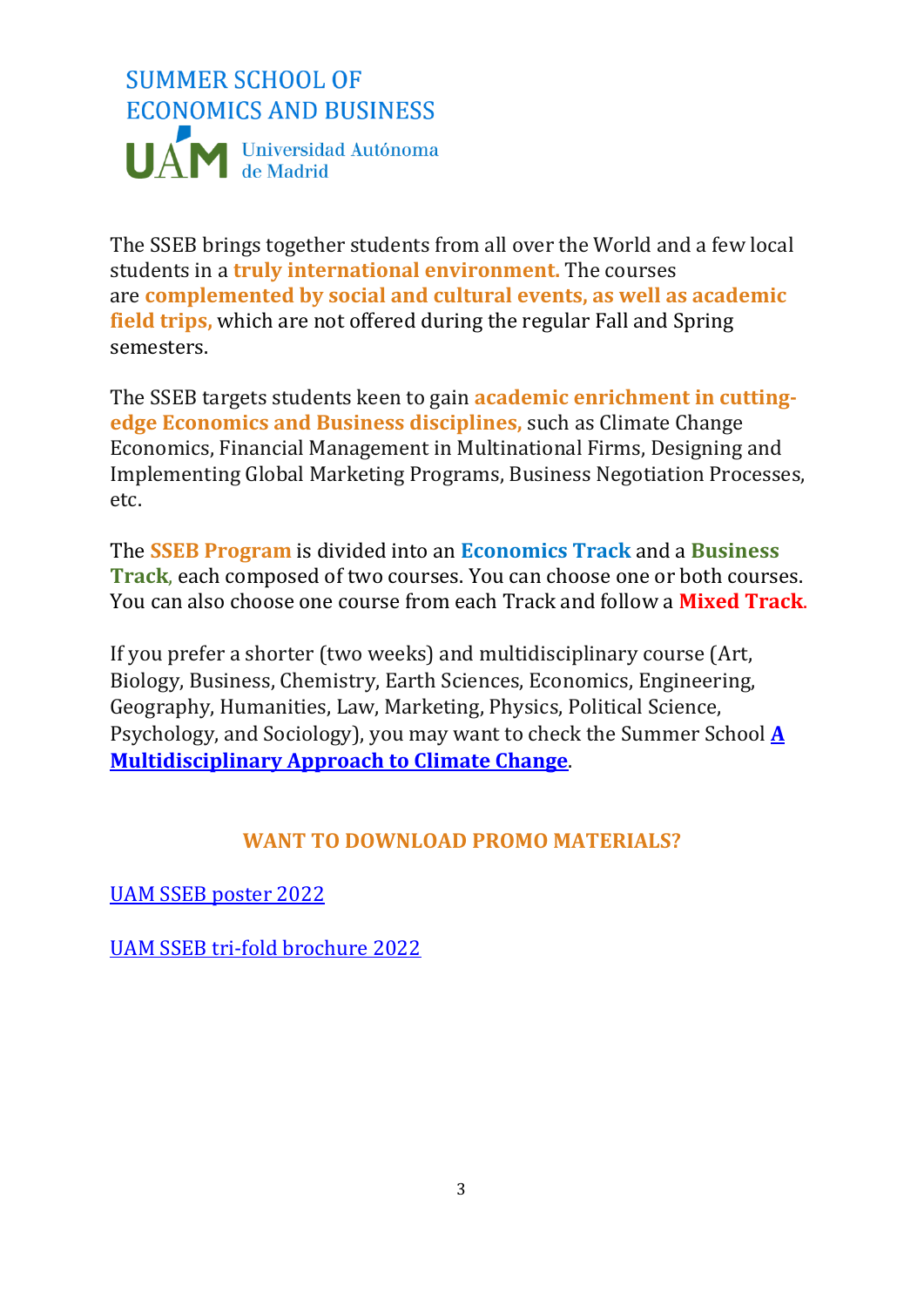

# <span id="page-3-0"></span>**APPLICATION: REQUIREMENTS, HOW TO APPLY, AND CALENDAR**

Apply for the SSEB if you are an **undergraduate student or graduate** in Economics or Business, and your level of **English** is at least **B2**. Some courses may also be appropriate for students and graduates from other fields, such as Social Sciences in general, Political Science, Law, Environmental Studies, International Relations, Engineering, Humanities, etc.

For specific requirements, please consult the [Academic Guide and Syllabus](https://uamsseb.education/courses/) of each course.

# **HOW TO APPLY?**

Download the application form here: [Application Form SSEB.](https://uamsseb.files.wordpress.com/2021/10/application-form-sseb-2022.pdf) Application forms (filled in this PDF form, not scanned) should be submitted to [uamsseb@uam.es](mailto:uamsseb@uam.es) along with:

- a scanned copy of your passport (photo ID page) or EU ID card for EU residents,
- a scanned copy of your university Academic Transcript showing the courses you have taken and your grades,
- your CV.

Once we receive your application materials, we will send you the information to pay the **non-refundable application fee of 75 euros.** Your application will only be processed once this fee has been received. The nonrefundable application fee is considered part of the Program costs and will therefore be **deducted from the total payment due.** If we are no longer accepting applications for the requested course(s), you will be notified, and the application fee information will not be sent. In this way, we will prevent you from paying the fee if your application can no longer be processed.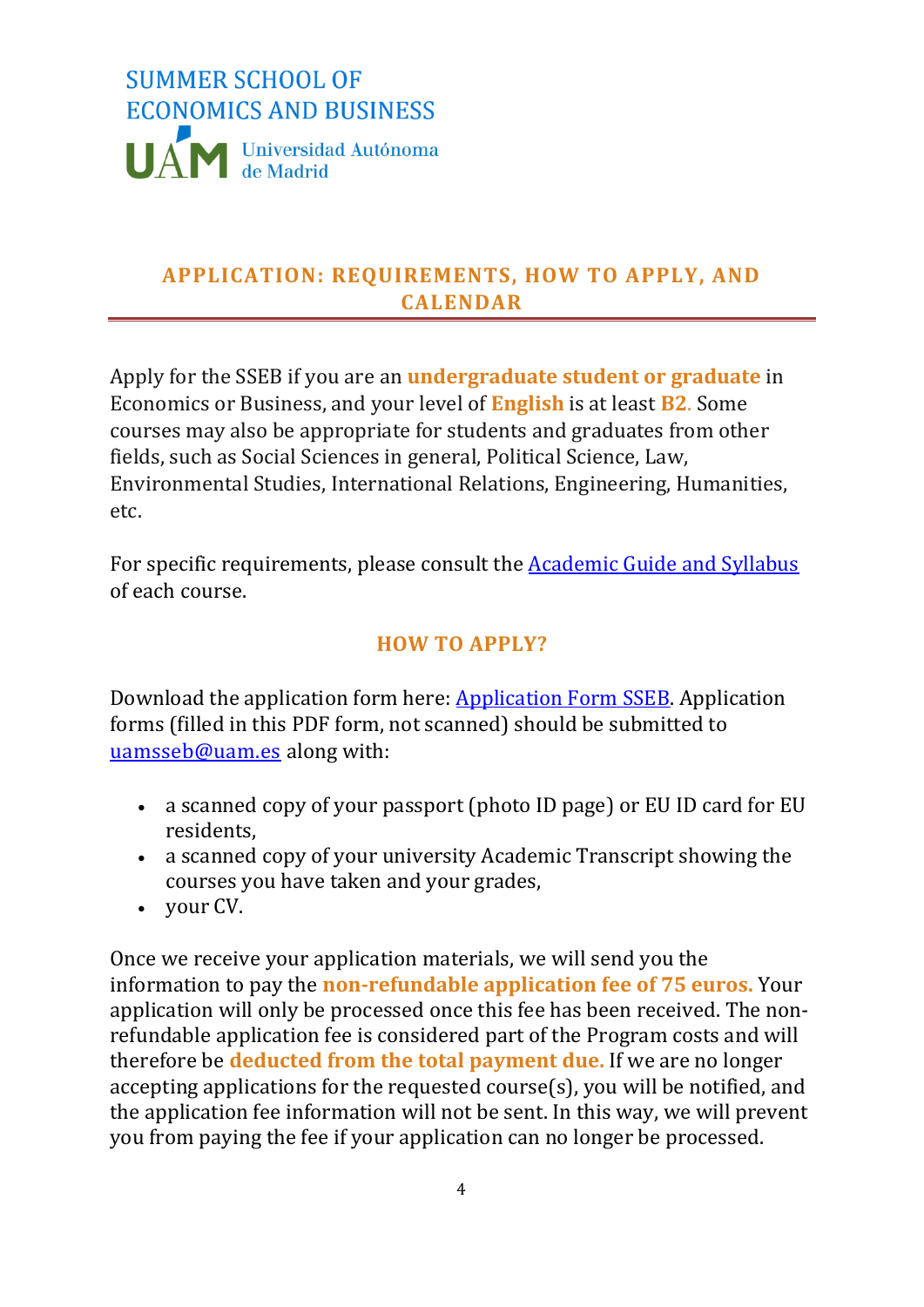

Please, note the following deadlines, and be aware that to meet them we must have received your application fee by the last day of the deadline, as only then will your application be complete:

### **EARLY-BIRD-DISCOUNT APPLICATION DEADLINE: FEB 28**

# **REGULAR APPLICATION DEADLINE: MAY 31**

### **EXTRAORDINARY-PERIOD APPLICATION DEADLINE: JUNE 22**

You will receive notification of admission to the program within 7 days from the completion of your application. Admitted applicants must register by paying the full cost of the program (minus the already paid nonrefundable application fee) within 28 days from admission (when we send you the e-mail confirming admission) if you applied during the early-birddiscount period; within 14 days from admission if you applied during the regular (no-discount) period; or within 5 days from admission if you applied during the extraordinary period. After 28, 14 or 5 days without registration and payment, admission will be withdrawn, and the nonrefundable application fee will be lost. In this case, if you want to reapply, you will have to pay a new non-refundable application fee.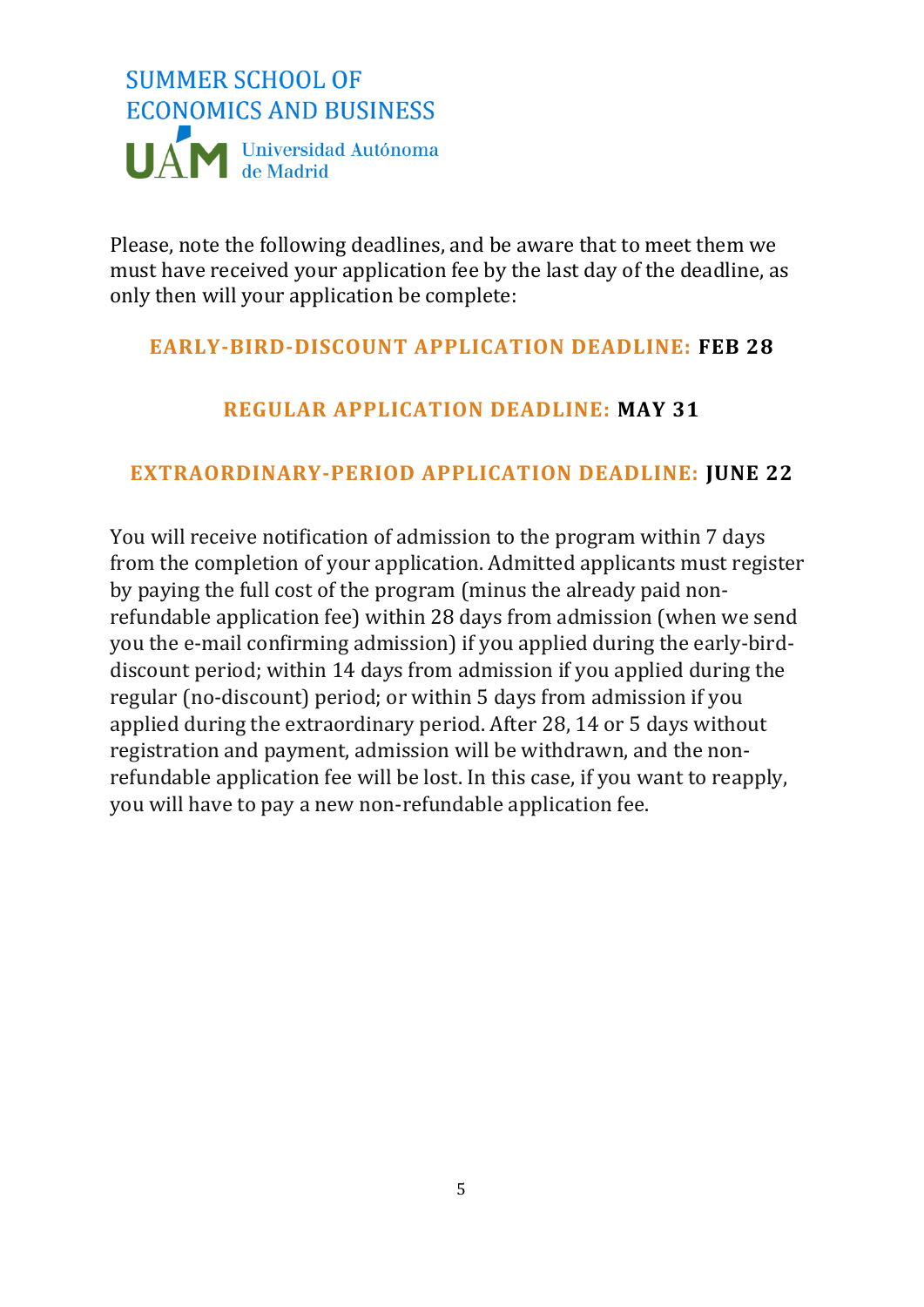

|                                                        | Early-bird-<br>discount period                  | <b>No-discount</b><br>period     | <b>Extraordinary</b><br>period (if places<br>still available) |  |
|--------------------------------------------------------|-------------------------------------------------|----------------------------------|---------------------------------------------------------------|--|
| <b>Application</b>                                     | December 1-                                     | March 1-                         | June $1 -$                                                    |  |
| <b>Window</b>                                          | February 28                                     | May 31                           | June 22                                                       |  |
| <b>Admission</b>                                       | Within 7 days from receiving the non-refundable |                                  |                                                               |  |
| <b>Window</b>                                          | application fee                                 |                                  |                                                               |  |
| <b>Registration</b><br><b>Payment</b><br><b>Window</b> | Within 28 days<br>from admission                | Within 14 days<br>from admission | Within 5 days from<br>admission                               |  |
| <b>Classes</b>                                         | June 27 – July 22, 2022                         |                                  |                                                               |  |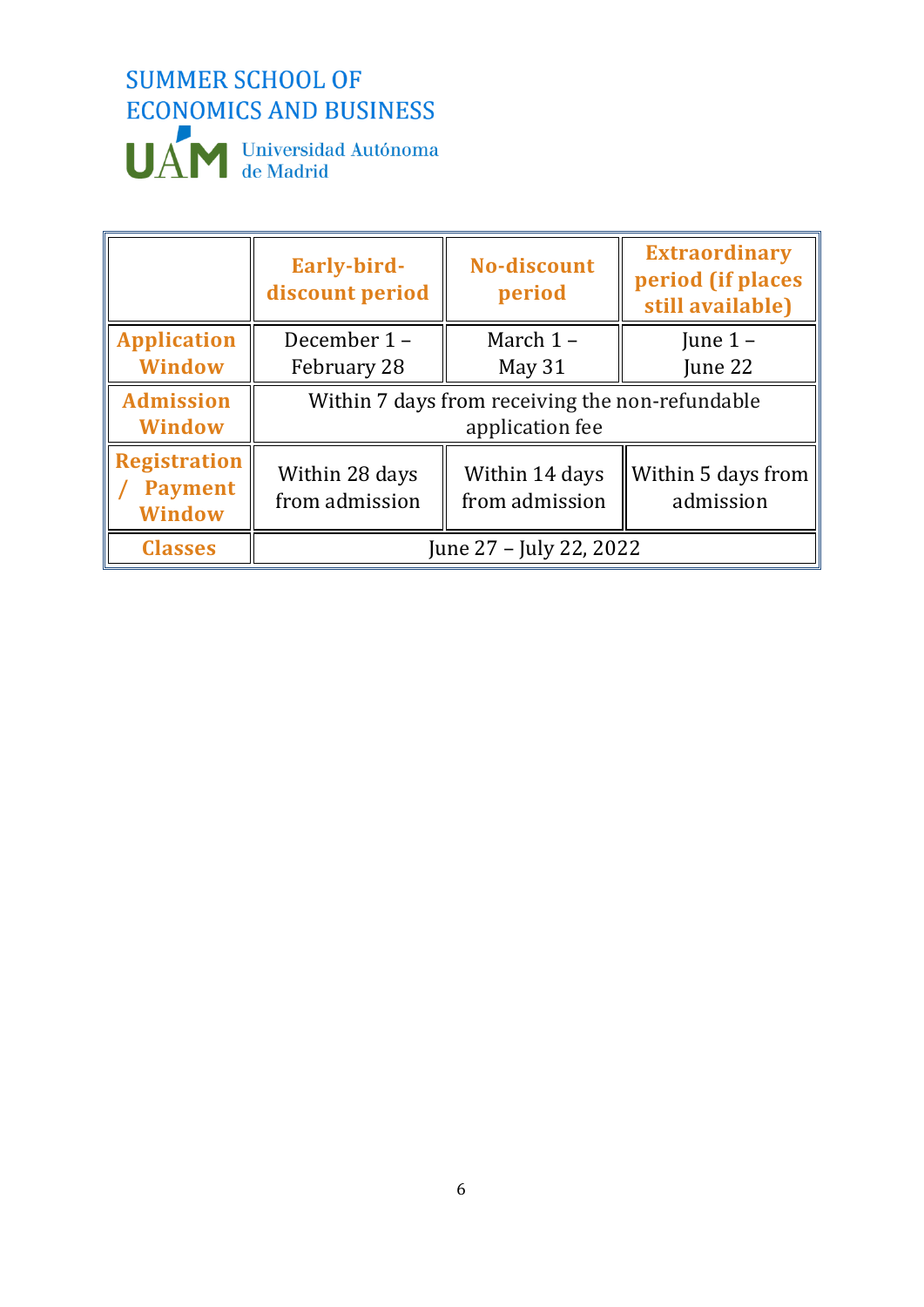

#### **COURSES: DESCRIPTION**

#### **ATTEND EXCELLENT COURSES!**

<span id="page-6-0"></span>The Program is divided into an **Economics Track** and a **Business Track**, each composed of two courses. You can register for one or two courses and earn 6 or 12 ECTS credits.

#### **ECONOMICS TRACK:**

#### **1. Environmental Economics & Policy Analysis (6 ECTS credits)**

This course focuses on the main issues related to public environmental policies and management. In particular, the course deals with the role of the Public Sector for internalizing environmental externalities through public policies. The subject also studies the valuation of the benefits and costs of those policies. Some issues will be analyzed in depth: environmental taxation and ecological tax reforms, climate change economics, and some applications.

As a result, students will be able to understand the justification and effects of environmental public policies, as well as to formulate them, and analyze them. Students will also develop useful abilities for their professional life, and they will learn methodological tools valuable for careers in the public and private sectors and in Academia.

#### **2. International Finance (6 ECTS credits)**

This course aims to provide students with the skills and knowledge that will allow them to develop tasks linked to financial management in internationalized firms, and, more specifically, in multinational firms. In particular, the course will analyze the operative segments of the international financial markets, as well as its products, to get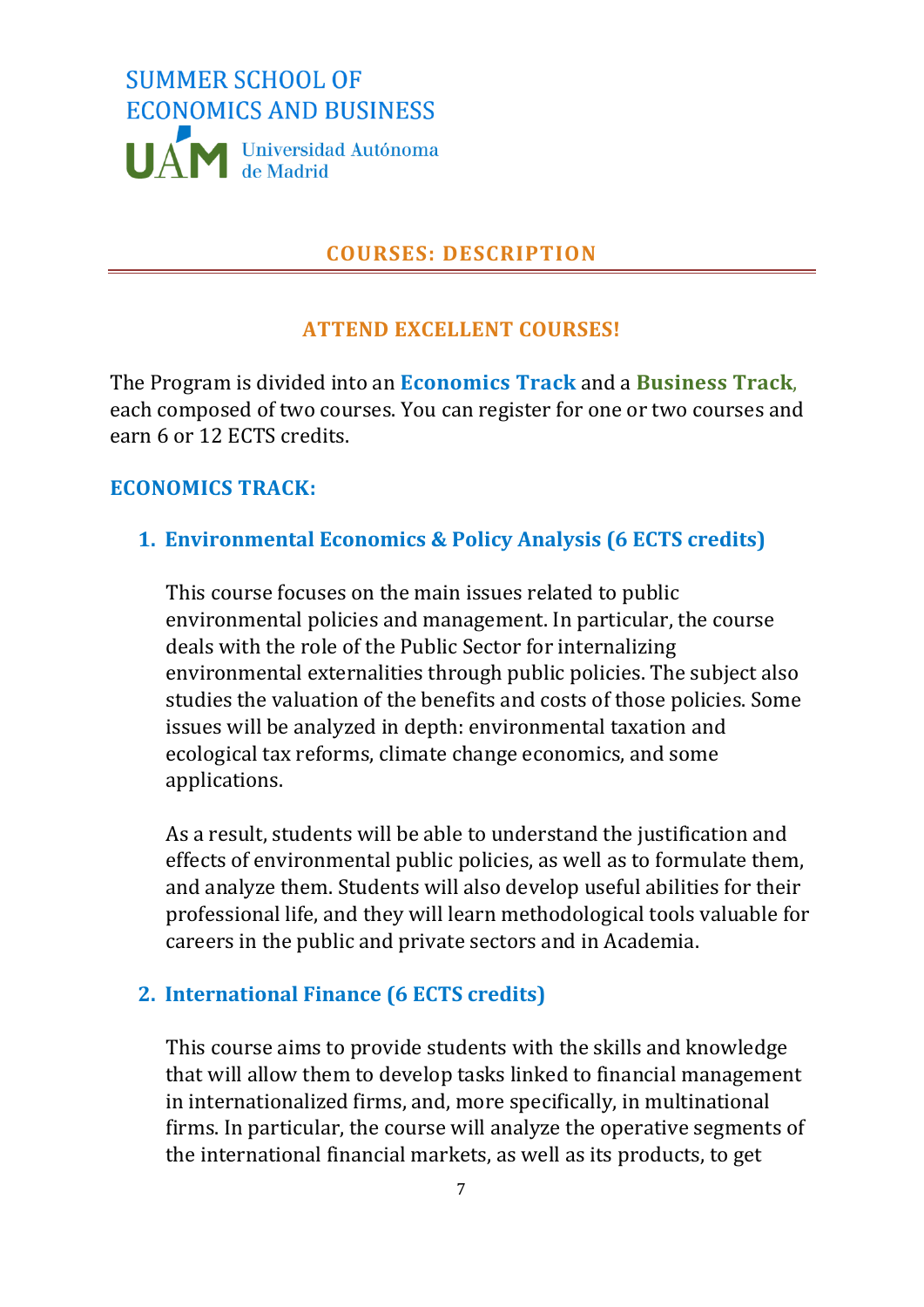# **SUMMER SCHOOL OF ECONOMICS AND BUSINESS** UAN Universidad Autónoma

financial resources and financial instruments to hedge risks to which the internationalized firm is exposed. Furthermore, the course will deal with specific issues that are relevant for the financial management of the multinational firm. Likewise, the course will analyze how the international environment affects the internationalized firm and how to cope with it.

The course is primarily based on a combination of lectures (theory) and case studies (concepts in action). Several related readings are proposed alongside the topics. Some group assignments will allow students to put learnings into practice.

#### **BUSINESS TRACK:**

#### **1. Global Marketing (6 ECTS credits)**

This course will provide the participating students with a decisionoriented framework for the development and implementation of global marketing programs. Consequently, students will learn to analyze, select, and implement appropriate conceptual frameworks pertaining to five broad management decisions related to global marketing management: Whether going International; deciding which market to enter; deciding how to enter a foreign market; designing the global marketing program; and implementing and coordinating the global marketing program.

At the end of the course, students will be better equipped to understand how firms can achieve international competitiveness by designing, implementing, and controlling global marketing programs.

#### **2. Doing Business in Spain (6 ECTS credits)**

This course will provide the participating students with a decisionoriented framework for the development and implementation of business projects in Spain. Consequently, students will learn to analyze, select, and implement appropriate conceptual frameworks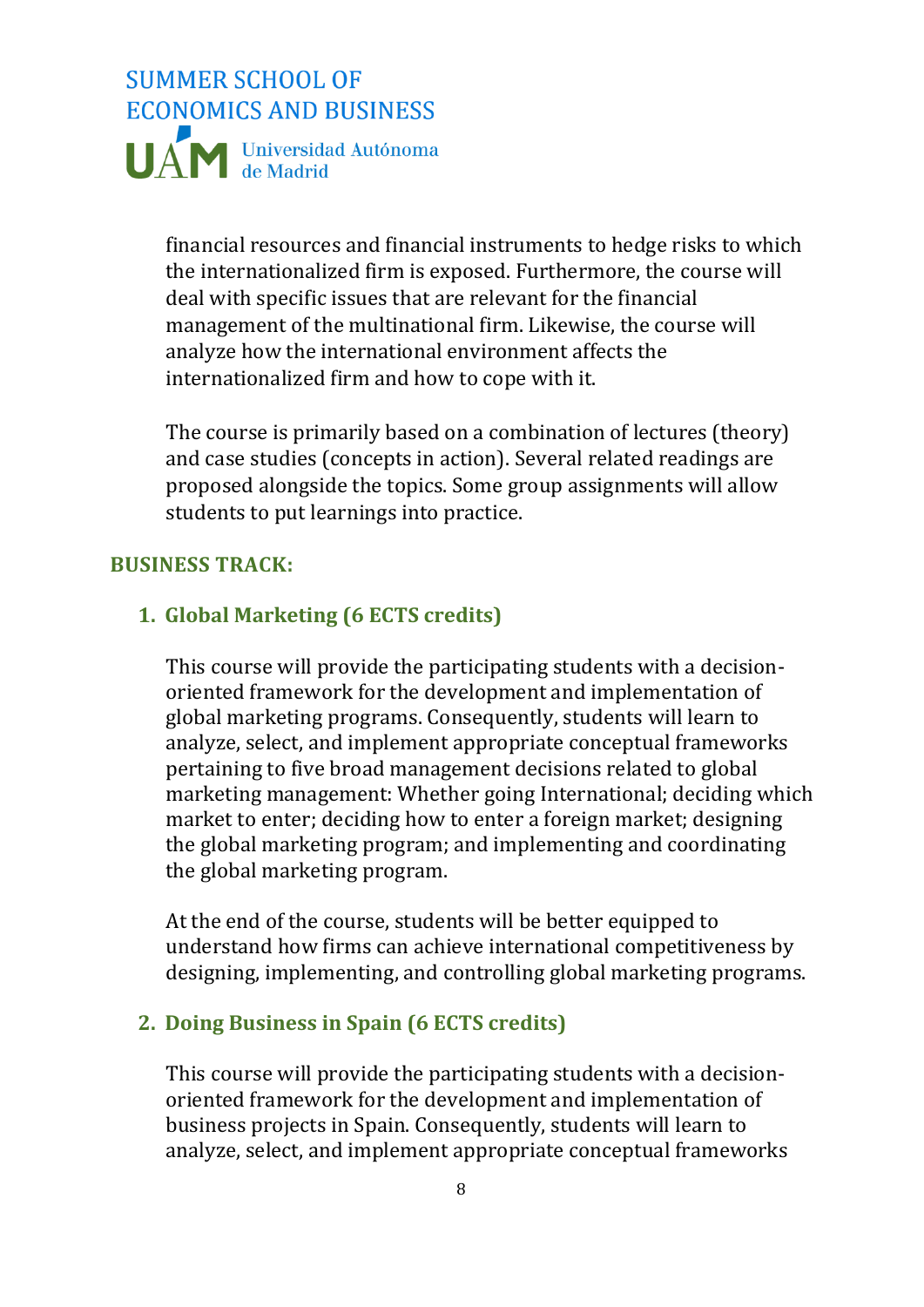

pertaining to six broad management topics related to doing business in Spain: Understanding the Spanish culture; analyzing the Spanish firms; enhancing business performance, management and solutions when doing business in Spain; enhancing communication skills to communicate more effectively and confidently within the Spanish business environment; knowing the negotiation processes; and adapting to the etiquette and protocol typical of Spain.

At the end of the course, students will be better equipped to understand how to do business in Spain, whether they want to be entrepreneurs or employees.

#### **MIXED TRACK:**

Students can choose one course from each track. Only the following combinations are possible:

- 1. Environmental Economics and Policy Analysis, and Doing Business in Spain.
- 2. International Finance and Global Marketing.

#### **DO YOU PREFER A SHORTER AND MULTIDISCIPLINARY COURSE?**

If you prefer a shorter (two weeks) and multidisciplinary course (Art, Biology, Business, Chemistry, Earth Sciences, Economics, Engineering, Geography, Humanities, Law, Marketing, Physics, Political Science, Psychology, and Sociology), you may want to check the Summer School **[A](https://climate.enveco.es/)  [Multidisciplinary Approach to Climate Change.](https://climate.enveco.es/)**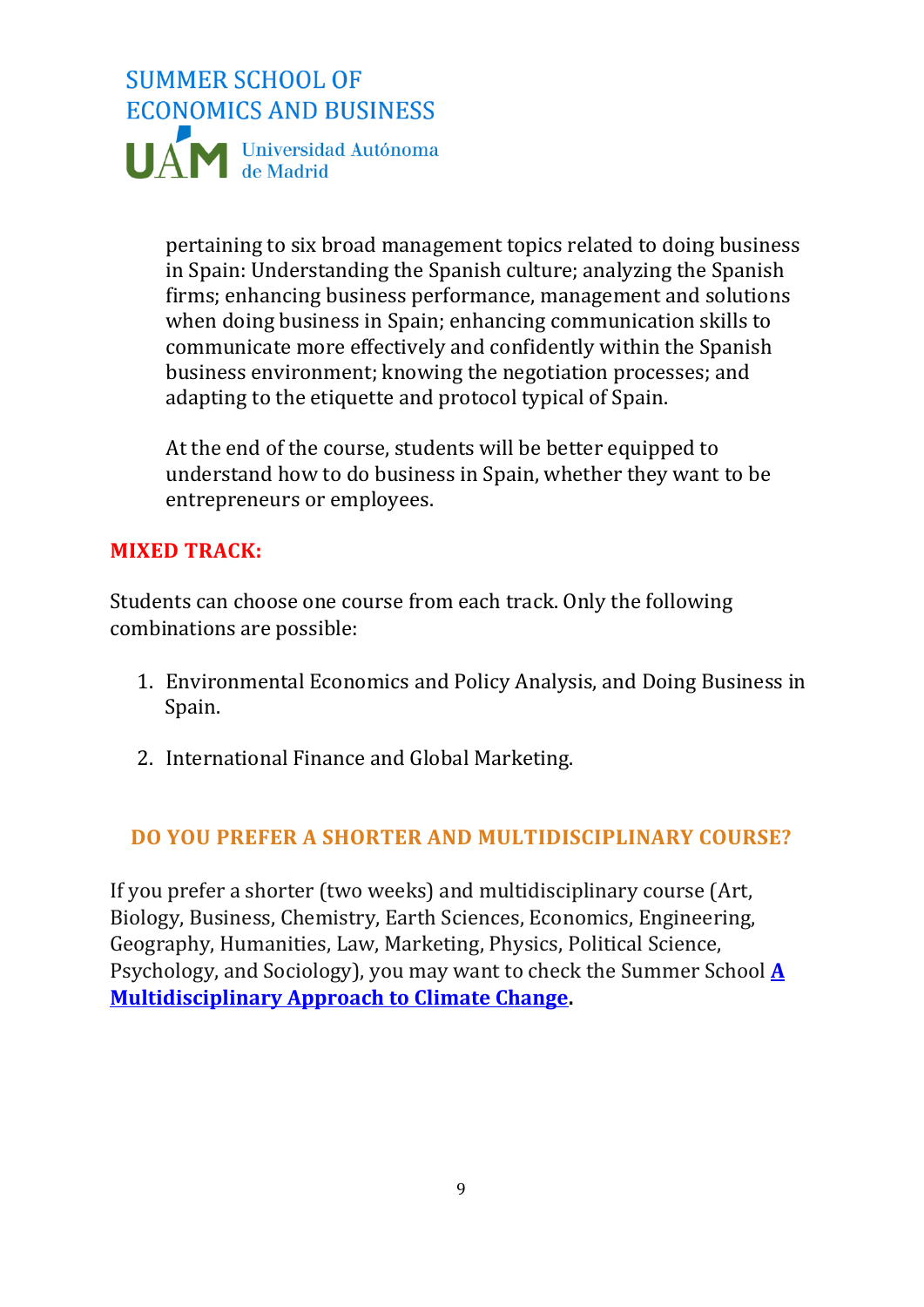

# **COURSES: ACADEMIC GUIDES AND SYLLABI**

<span id="page-9-0"></span>[SSEB-B01 Global Marketing](https://uamsseb.files.wordpress.com/2021/10/sseb-b01-global-marketing.pdf) [SSEB-B03 Doing Business in Spain](https://uamsseb.files.wordpress.com/2021/10/sseb-b03-doing-business-in-spain-1.pdf) [SSEB-E01 Environmental Economics and Policy Analysis](https://uamsseb.files.wordpress.com/2021/10/sseb-e01-environmental-economics-and-policy-analysis.pdf) 

[SSEB-E03 International Finance](https://uamsseb.files.wordpress.com/2021/10/sseb-e03-international-finance.pdf)

If you are interested in the Summer School [A Multidisciplinary Approach to](https://climate.enveco.es/)  [Climate Change,](https://climate.enveco.es/) you may want to check also:

[SSMACC Syllabus 3 ECTS](http://climate.enveco.es/wp-content/uploads/2021/11/SSMACC-Syllabus-3-ECTS-2022.pdf)

[SSMACC Syllabus 6](https://climate.enveco.es/wp-content/uploads/2021/11/SSMACC-Syllabus-6-ECTS-2022.pdf) ECTS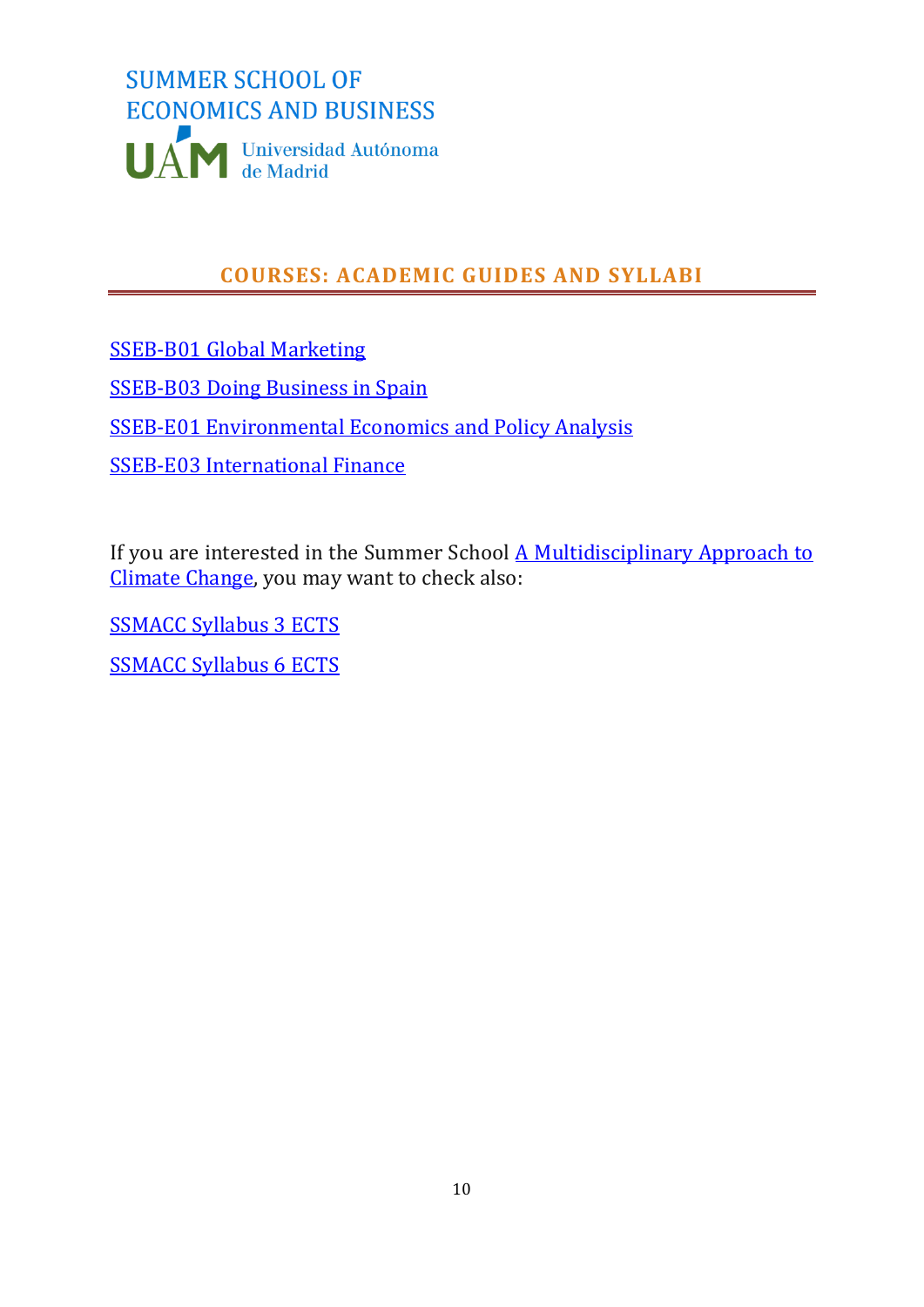

# **COURSES: CALENDAR, SCHEDULE, AND VENUE**

<span id="page-10-0"></span>Teaching takes place in the period **June 27th - July 22nd, 2022**.

Each course will have four or five two-hour classes per week.

**Social and cultural events and academic field trips** may occupy part of the afternoons, leaving the rest free. Some events or visits may take place in the morning; in this case, the class schedule would be adjusted to accommodate morning activities.

**Venue:** Classes will take place in the Faculty of Economics and Business Studies, Universidad Autónoma de Madrid.

#### **Schedule:**

|                                                                                                                                                  |  | Monday Tuesday Wednesday Thursday Friday |  |
|--------------------------------------------------------------------------------------------------------------------------------------------------|--|------------------------------------------|--|
| $\parallel$ 9:30-11:30 $\parallel$ IF / DBIS $\parallel$ IF / DBIS $\parallel$ IF / DBIS $\parallel$ IF / DBIS $\parallel$ IF / DBIS $\parallel$ |  |                                          |  |
| $\ $ 11:30-13:30 $\ $ EEPA / GM $\ $ EEPA / GM $\ $ EEPA / GM $\ $ EEPA / GM $\ $ EEPA / GM $\ $                                                 |  |                                          |  |

EEPA = Environmental Economics and Policy Analysis DBIS = Doing Business in Spain GM = Global Marketing IF = International Finance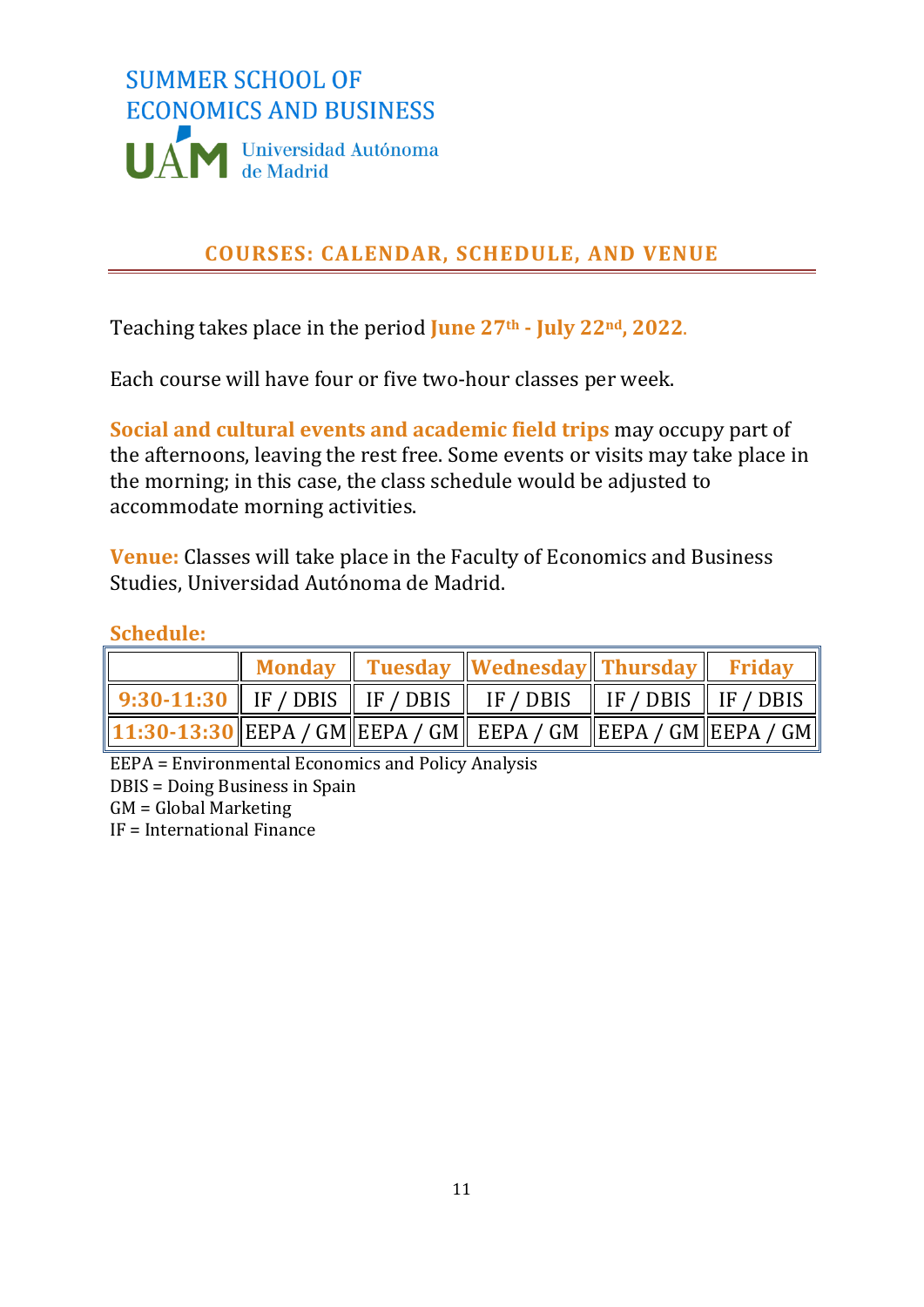

# **PROGRAM COSTS**

<span id="page-11-0"></span>Program costs include:

- tuition fees for the course or courses selected, and
- costs of social and cultural events, as well as field trips included in the Program.

Please, note that program costs **DO NOT** include:

- travel between your home country and Spain,
- visa (if required),
- health/accidents insurance,
- local transportation (except when arranged by the Program for some field trips),
- food (except when provided by the Program in some events), and
- accommodation.

The Office of Study Abroad at UAM will provide **help in finding accommodation** for interested students. There are some on- and offcampus housing options available on a first-come first-served basis.

Students from any university receive a **12.5% discount** if they complete their application (applications are complete when we receive the nonrefundable application fee) within the **early-bird discount period** (until February 28). Additionally, students from **Partner Universities\*** receive a **12.5% discount.** Therefore, students from Partner Universities receive a **25% discount** if they complete their application during the early-bird discount period.

Please, see the table below for the Program costs (since the non-refundable application fee is considered part of the Program costs, an admitted applicant must register by paying the Program costs shown in this table minus the already paid non-refundable application fee of 75.00 euros):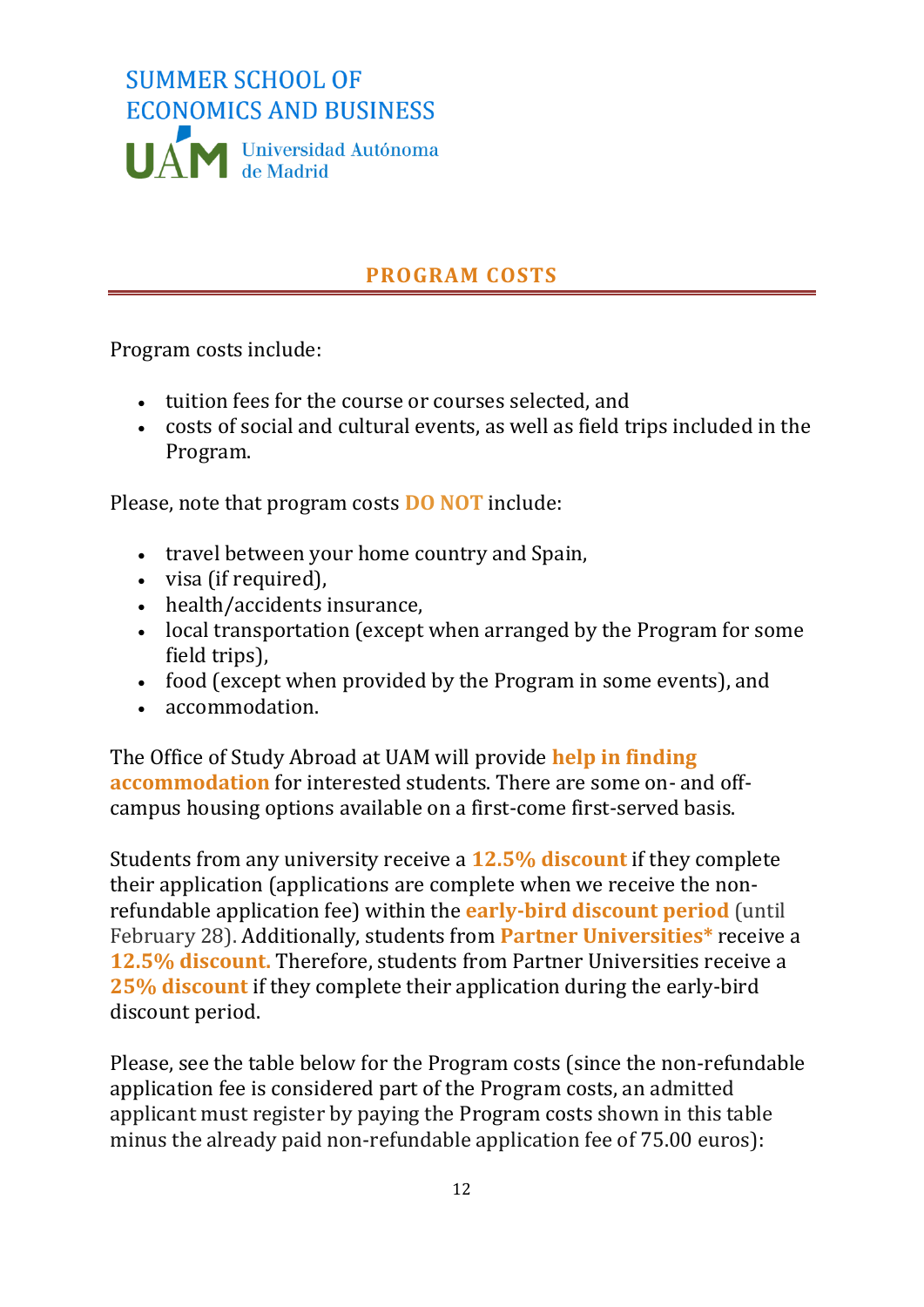

| <b>Program costs</b><br>(in Euros)                                  | 1 course<br>(6 ECTS credits) | 2 courses<br>(12 ECTS credits) |
|---------------------------------------------------------------------|------------------------------|--------------------------------|
| <b>Non-Partners</b>                                                 | €1,299.00                    | €1,999.00                      |
| <b>Non-Partners Early</b><br>bird (until Feb 28)<br><b>Partners</b> | € 1,136.63                   | €1,749.13                      |
| <b>Partners Early bird</b><br>$\left\vert$ (until Feb 28)           | € 974.25                     | €1,499.25                      |

**\* Definition of Partner University:** At the effect of applying the Partner discount, a Partner University is:

- 1. Any university that holds a valid international agreement with UAM in which UAM's Faculty of Economics and Business Studies participates.
- 2. Any university that actively promotes UAM's Summer School of Economics and Business among its students, even if it has not signed an agreement. This can be shown by featuring information about the SSEB in its Web or by your International Relations Office informing us of the promotion of the SSEB or the approval of credits transfer.

Refund Policy: Refunds (except for the non-refundable application fee) will only be made in the event of cancellation of the Program or the selected course(s) by UAM.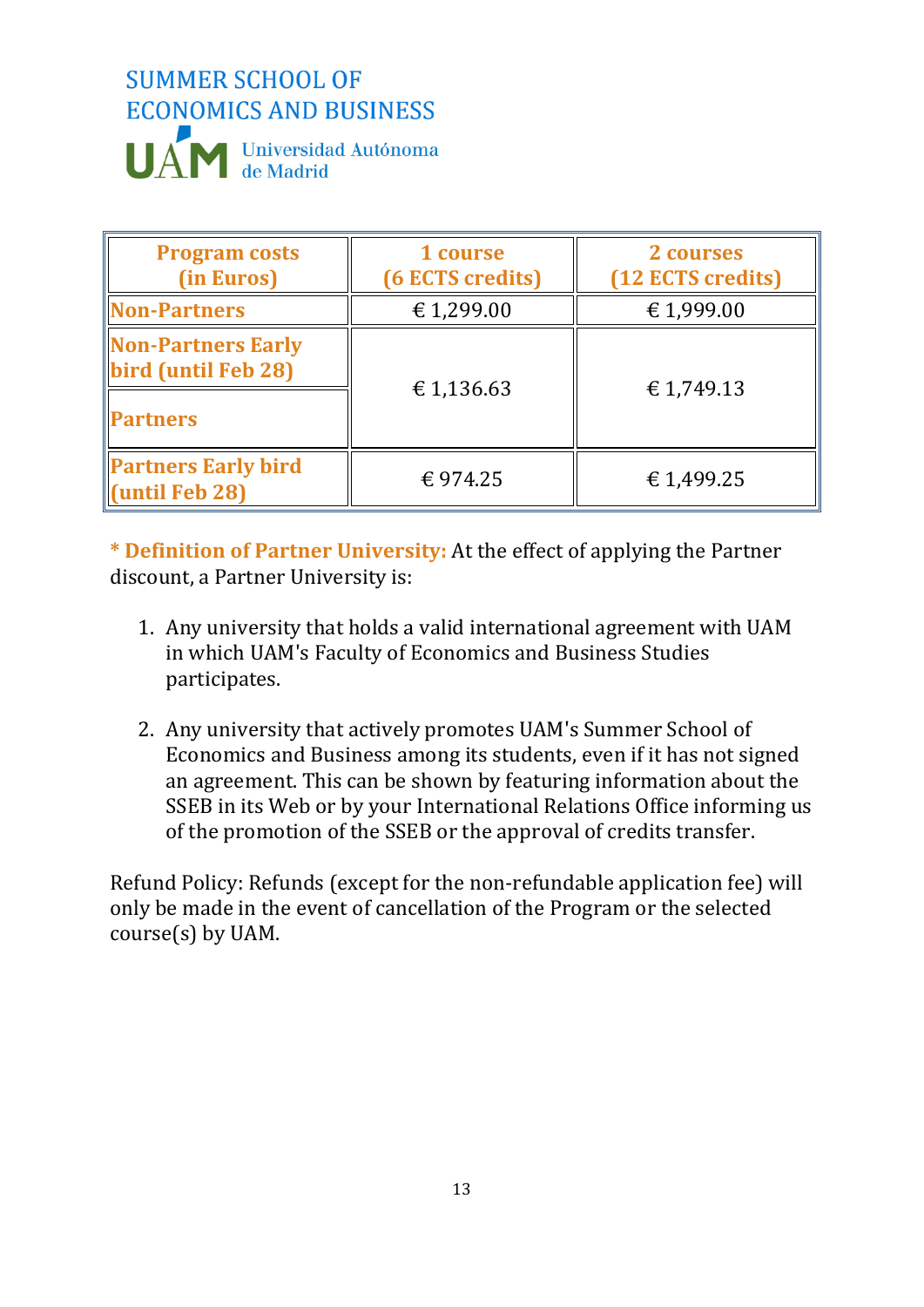

# <span id="page-13-0"></span>**SOCIAL AND CULTURAL EVENTS, AND ACADEMIC FIELD TRIPS**

We want you to get the most out of your stay in Madrid during the SSEB. Therefore, we always plan a wide variety of social and cultural events, as well as field trips to **make your summer truly unforgettable!**

The detailed program will be announced later, but here are some examples of the planned events:

- Paella on Campus
- Madrid walking tour
- Flamenco workshop
- Visit to the Prado Museum
- Visit to Mahou-San Miguel brewery
- Visit to Madrid's Stock Market
- Visit to Spain's Congress
- Farewell Dinner

See some [photos and videos](https://uamsseb.education/events-program/) of the variety of academic field trips, as well as cultural and social events, that our students enjoyed during previous editions.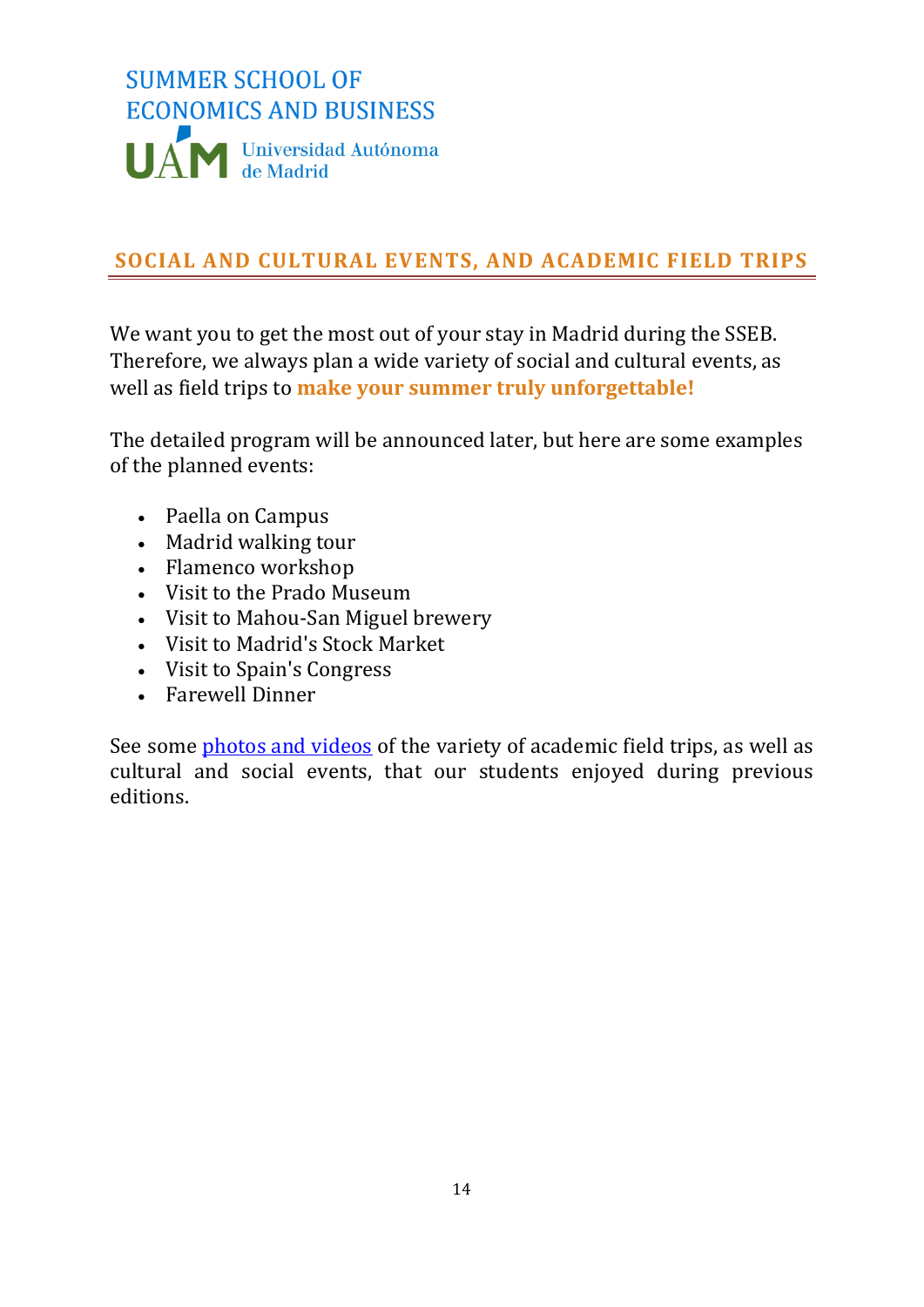

# **COVID-19**

<span id="page-14-0"></span>As with most summer programs around the world, the SSEB was cancelled for the summer of 2020 due to the COVID-19 pandemic. Fortunately, **our 2021 edition was a great success, with fully face-to-face classes, and close to 40 students.** Thanks to the responsibility of all participants, and UAM's preventive measures, the Program ran without incident. However, the SSEB suffered one effect of the pandemic: Our usual off-campus events were not possible as the institutions to be visited were still restricting visits. Consequently, we held all our events on campus.

**Currently, all classes at UAM are fully face-to-face, and the COVID-19 situation in Spain is low risk.** At the end of October 2021, the cumulative incidence of coronavirus in Spain is below 50 cases per 100,000 inhabitants (low risk), and **the percentage of the population over 12 years of age fully vaccinated is 90%.**

The main characteristics of the **current UAM face-to-face teaching protocol** are the following:

- The use of masks is mandatory.
- In general, whenever possible, an interpersonal distance of at least 1.2 meters should be maintained.
- Good ventilation of interior spaces.
- Protocols for entering and leaving classrooms to avoid crowds at entrances and corridors.
- Special hygiene and disinfection measures for the facilities.
- Provision of hydroalcoholic gel for students and teachers.